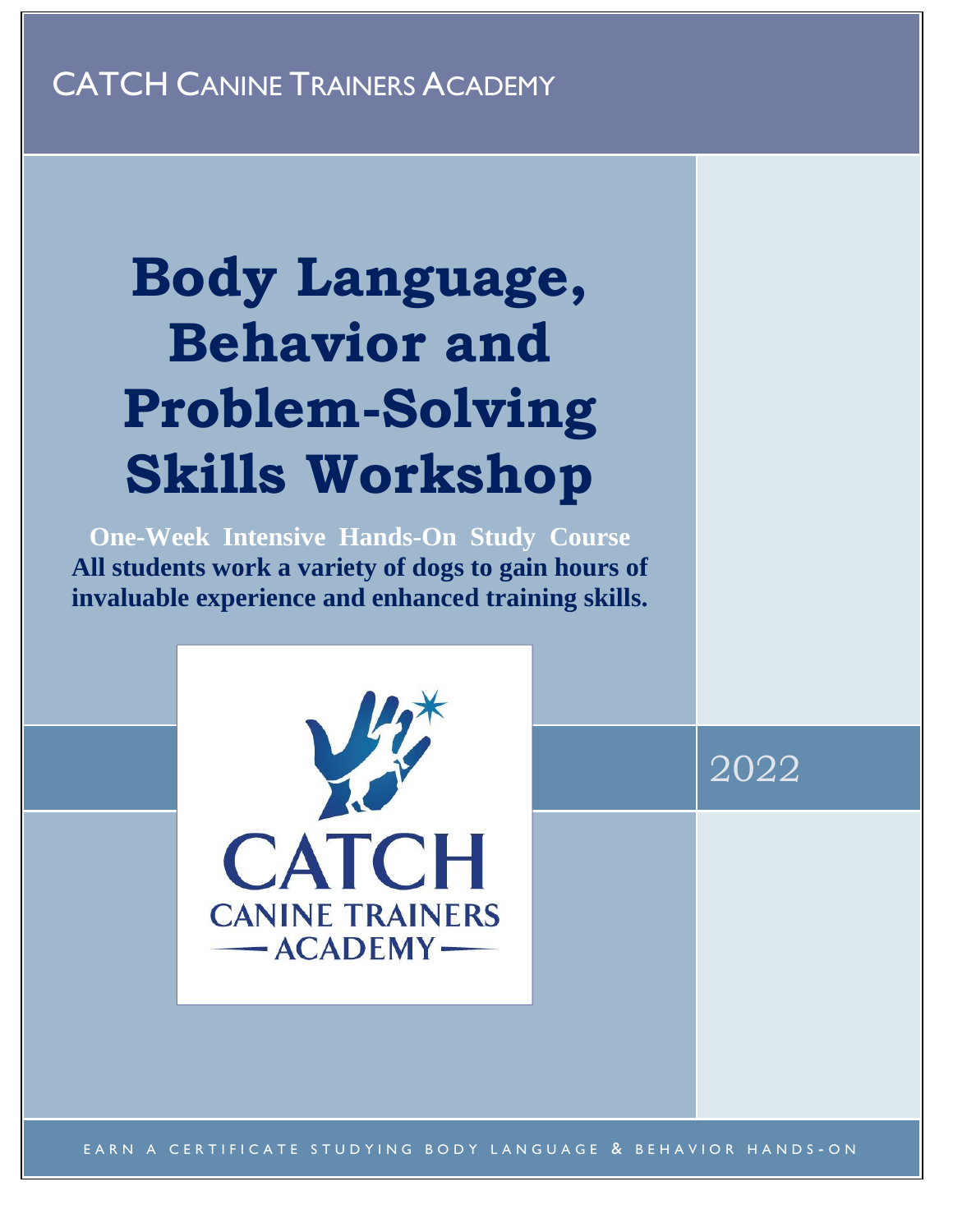## **One-Week Workshop Catalog: Body Language, Behavior and Problem-Solving Skills**



## **2021 – 1 st Edition Serious Training Techniques for Serious Dog Lovers**

**Contact:**

24 Newark Pompton Turnpike, Suite 206 Little Falls, NJ 07424 Admissions Accepted Across the U.S.A. and Worldwide Phone: (877) 752-2824 Fax: (862) 239-6147 E-Mail: [info@CATCHdogtrainers.com](mailto:info@CATCHdogtrainers.com)

**www.CatchDogTrainers.com**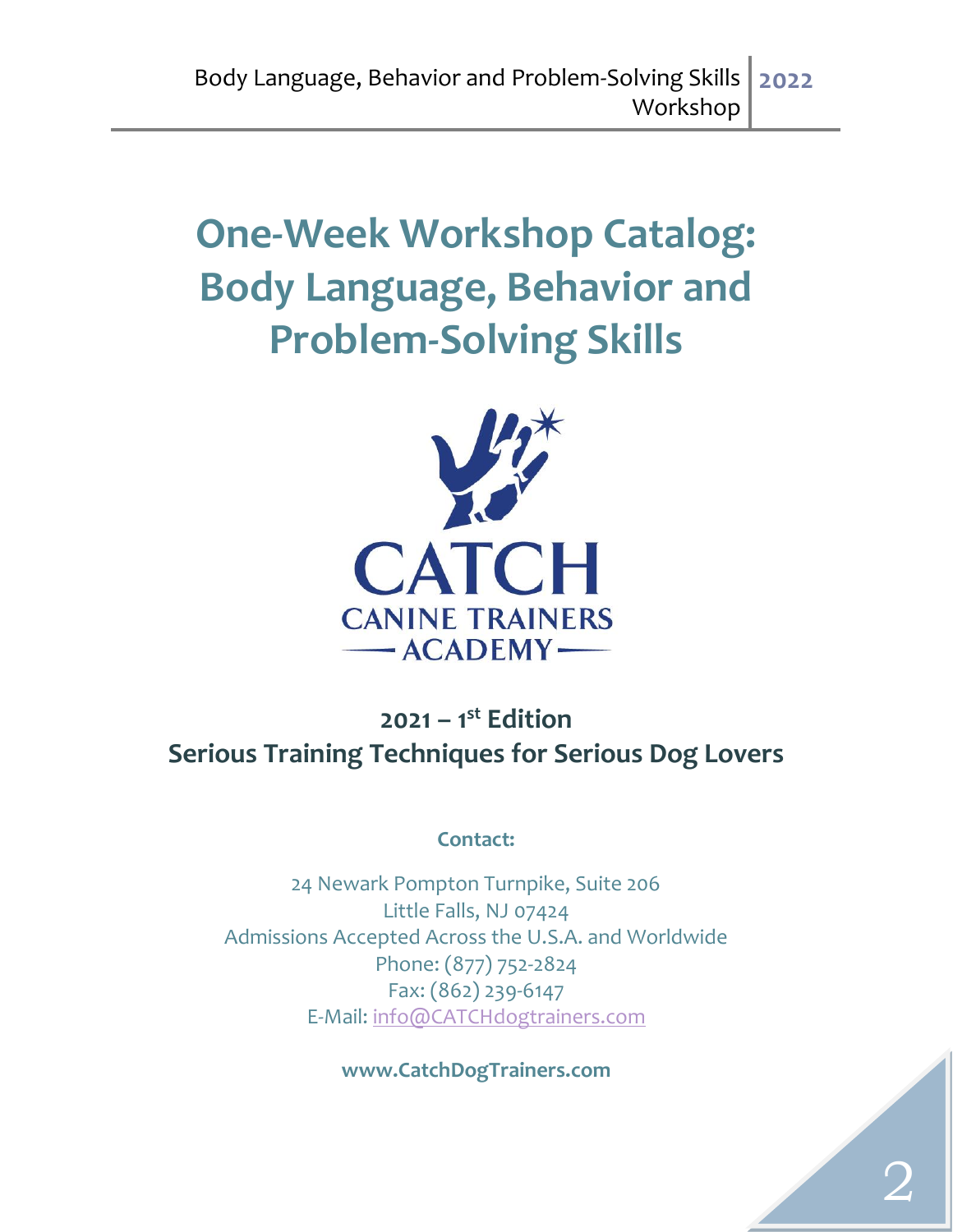## **Table of Contents**

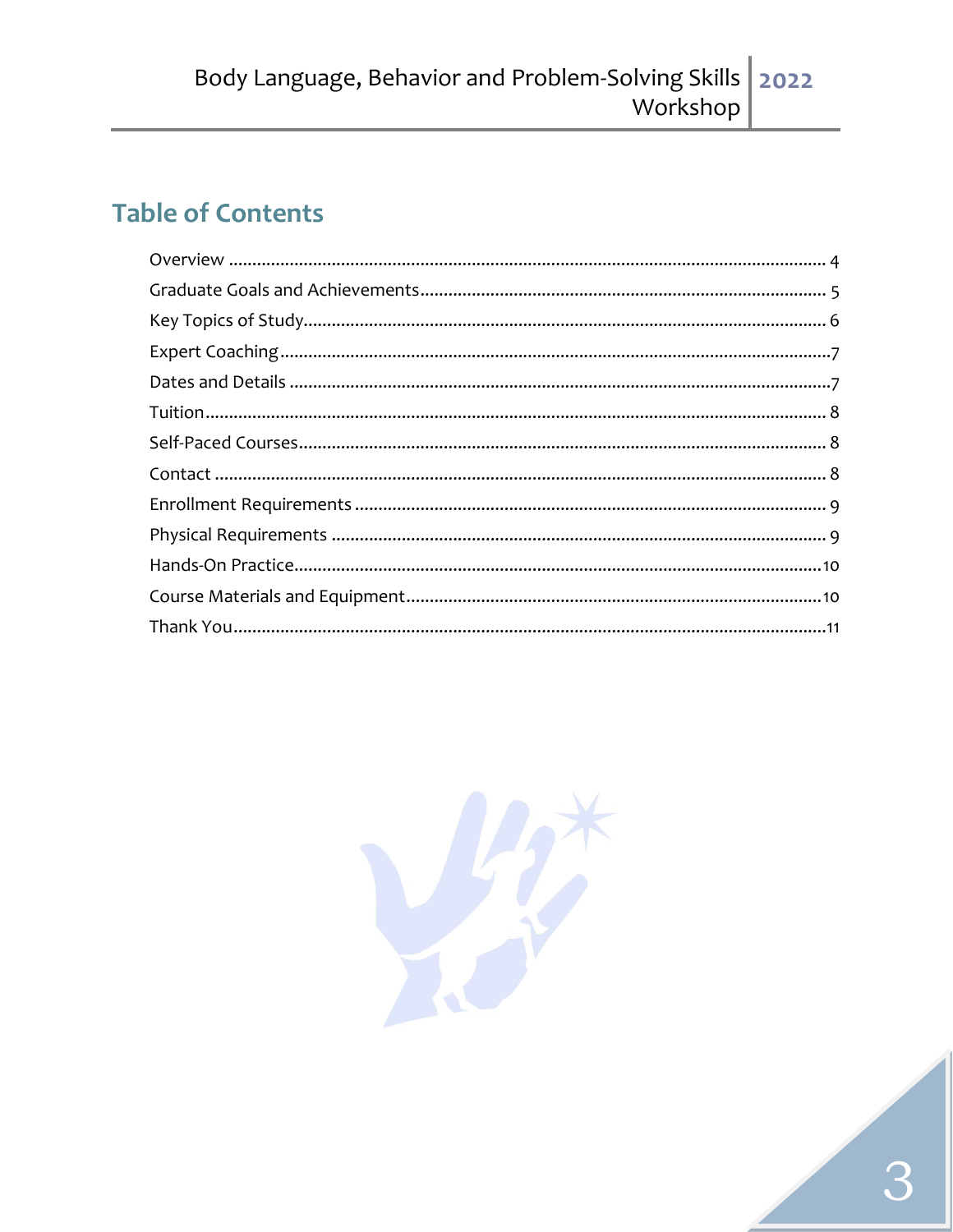#### **Body Language, Behavior, and Problem-Solving Skills Workshop**  *Hands-On at St. Hubert's Animal Welfare Center*



"The instructors were so knowledgeable and helpful that they made me feel more confident and capable, too. Thank you so much for the experience. I will never forget it and am grateful to come away with such valuable information." - Jacqui P., Graduate, Fall 2016.

- **Intensive 1-week, in-person workshop, training dogs every day**
- **Earn a certificate** to showcase your skills
- **On-site at a beautiful modern training facility and shelter**
- **Complete your workshop as a standalone achievement or in combination** with [any full-length CATCH course](http://catchdogtrainers.com/our-program/courses-tuition/)
- **Totally immersive hands-on training** where we provide many different dogs for you to practice with
- **You will be coached and evaluated by expert trainers** to build your skills in a fun, supportive setting
- **Workshops are limited to 12 total slots** for a personalized, intimate learning experience

**Get ready to eat, sleep, and breathe dogs.** If you are looking for an in-depth learning experience alongside a world-class team of trainers, then the hands-on workshops are for you. This is a fun, challenging, and comprehensive week of training with a chance to develop your skills and have them evaluated to earn a certificate. Upon completion of your week's work, you will receive a



frameable diploma highlighting your studies and accomplishments. Every day we will be doing hands-on training work with a variety of dogs at our modern training facilities and shelter campuses. This will make a huge difference in your skills *and* in the lives of the shelter dogs you will be helping by providing needed enrichment and manners training.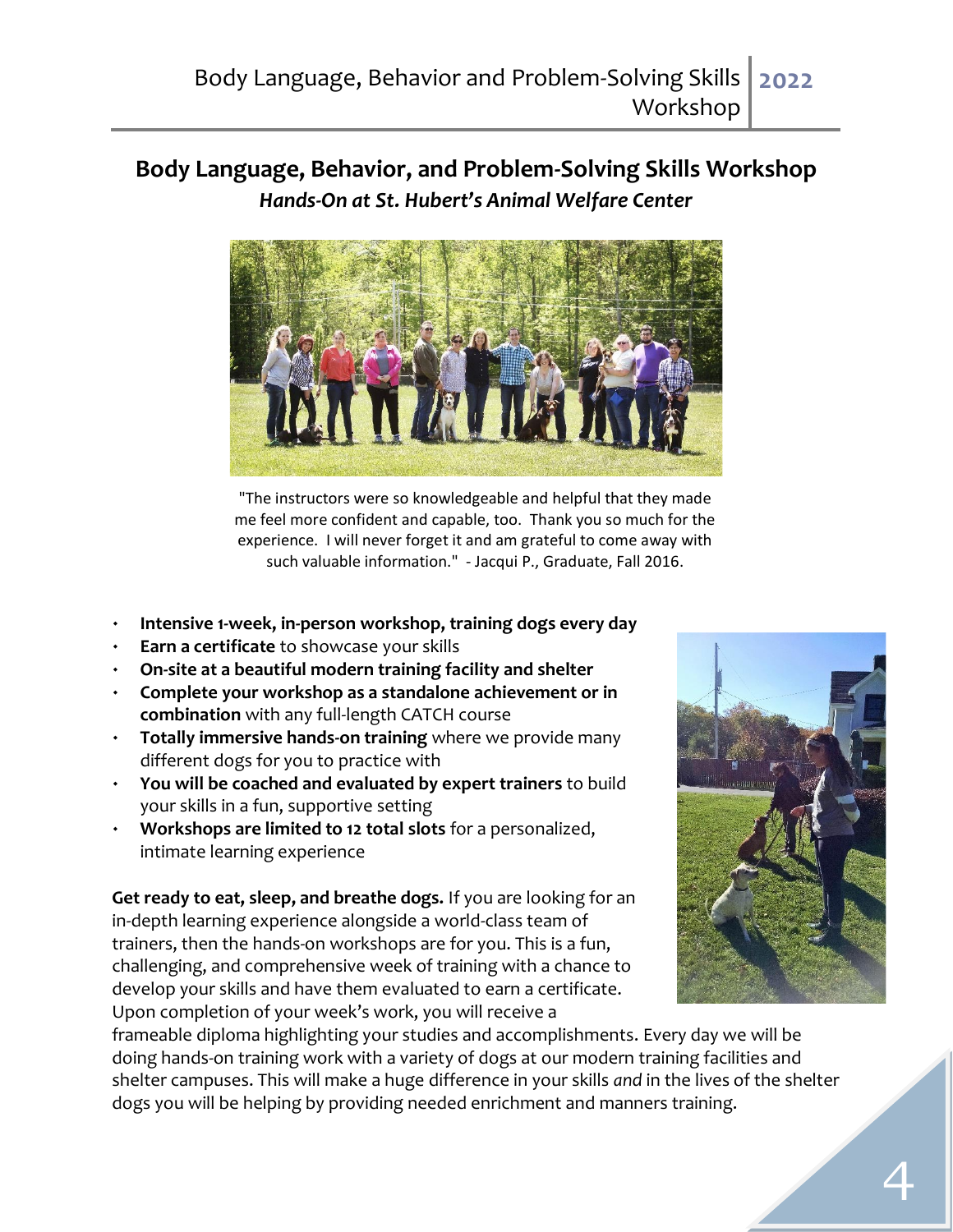#### **Graduate Goals and Achievements**

**Proficient graduates of this workshop will have greatly enhanced their skills in canine communication, behavior analysis, problem solving, and professional handling.** The skills and tools you gain can be applied in a range of ways in the dog industry including: private lessons, group classes, behavior evaluations, and dog care services from walking to boardand-train. Graduates will also be able make a positive impact in their local dog community or business with the ability to work with shelter dogs, day care dogs, and of course their own dogs – on a higher level than ever before. Expect to see a marked increase in your ability to communicate with dogs and to get faster, better results in all your training sessions. For maximum results, students will benefit from having prior basic training experience or taking our Professional Training Skills workshop, however these are *not* a requirement for taking this workshop. You may join us as a beginner with a passionate interest to learn these topics and practice these skills.

**Established trainers who are seeking to round out their knowledge, sharpen their techniques, or gain exposure to new ideas, will find this to be a very productive week.** The focus on building and practicing a strong technical foundation for cross-species communication, behavior analysis and training will make a noticeable difference in your skill set that will impress clients, colleagues, and the dogs you work with.

#### **In summary, this workshop is ideal for dog lovers and professionals who want:**

- **Hands-on study in how to "speak dog" -** *observing and analyzing body language* in real time with the goal of becoming fluent so you can enhance your skills in behavior evaluation, safety, and decision-making for training plans.
- **A Certificate** highlighting that you have been coached and evaluated by a Certified Mentor Trainer
- **A very productive week of running play groups hands-on for social behavior analysis and handling skills with in-person coaching** from accomplished professionals
- **To close gaps in your knowledge and refine/refresh your skill set** by analyzing behavior in dogs of all sizes and personalities
- **To learn innovative, professional, science-based behavior problem-solving techniques** with force-free, positive reinforcement methods
- **To enrich the lives of shelter dogs** and help their chances of finding a great home

Workshop dates are listed below in the Dates and Details section.

#### **Contact our friendly Student Support Team to ask us questions or receive an application: Call 877.752.2824** (877.75.CATCH) **Email**: [studentsupport@CATCHdogtrainers.com](mailto:studentsupport@CATCHdogtrainers.com)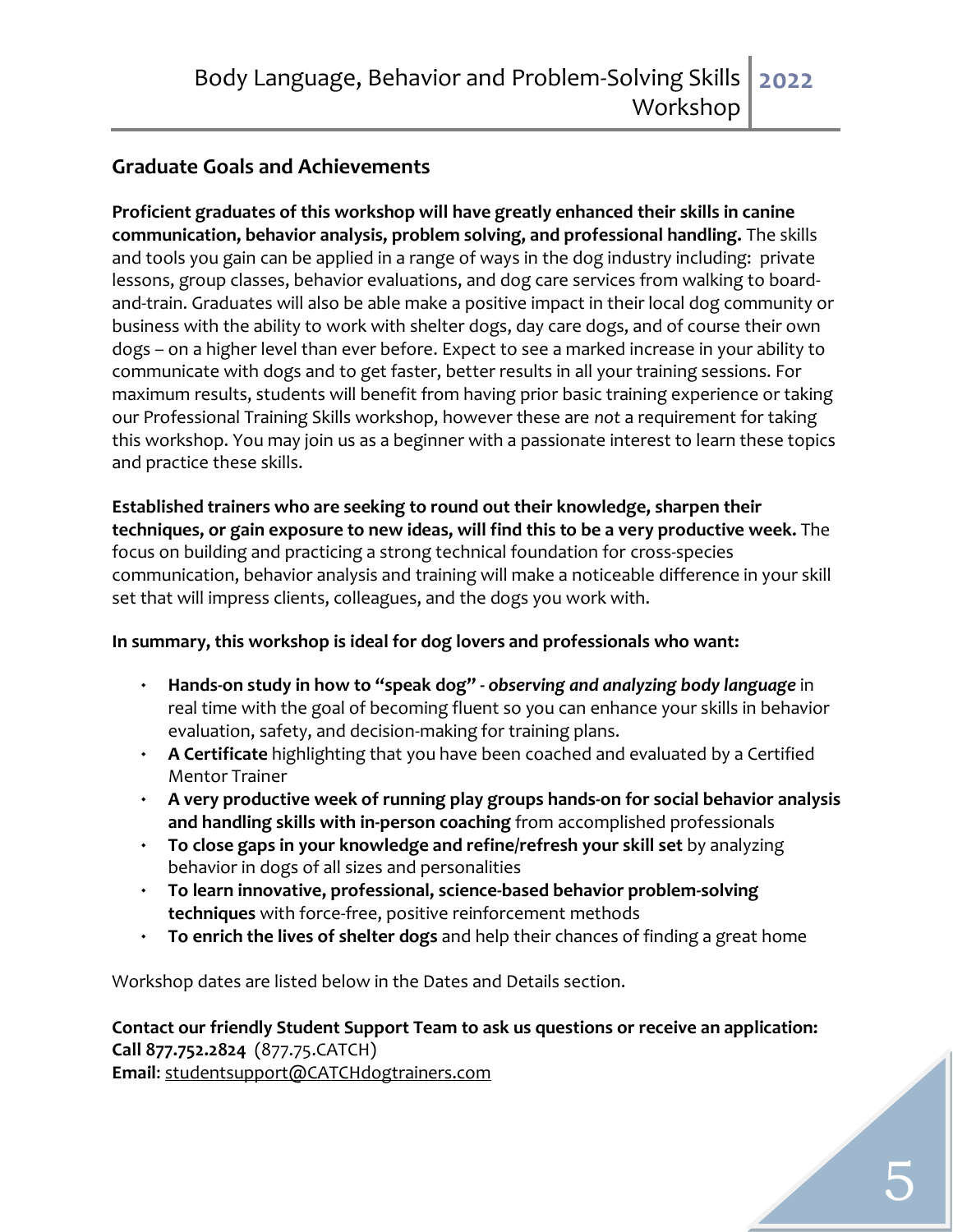#### <span id="page-5-0"></span>**Key Topics of Study**

- **Observing dog behavior with a keen eye for details and then being able to: interpret what you see, analyze behavior, and make effective predictions.** Facial expressions, body movement, intentions and emotions will all be covered.
- **Handling dogs on and off leash while making fast decisions based on the behaviors you are seeing.**  We will study dog-to-dog behavior from greetings to off-leash interactions. You will learn how to tell the difference between play and conflict and make good decisions for safety and progressive socialization.
- **Understanding how dogs interpret human body language (yours)**, and learning how to move like a professional handler with both confident and fearful dogs. This makes a huge difference in both safety and effective leadership with dogs and clients alike.
- **Taking a professional and systematic approach to behavior problem solving.** How to look at all factors that could be considered causes or triggers, how to apply management, how to apply behavior modification.
- **Writing behavior problem solving plans for actual cases in the shelter. Hands-on application of your plan** with follow-through on management and behavior modification techniques.
- <span id="page-5-1"></span> **Understanding when and how you will want to use associative learning and behavior-consequence learning as part of your plan**, all using force-free, reward-based methodology.





Nancy doing a beautiful job on the long line, training a recall with Chocko. "The program was well planned, written and executed. Thanks for all your help."



Lisa teaching Gillie how to "spin" while Pia Silvani coaches. "The program was incredibly professionally run. I learned more than I ever dreamed I could/would."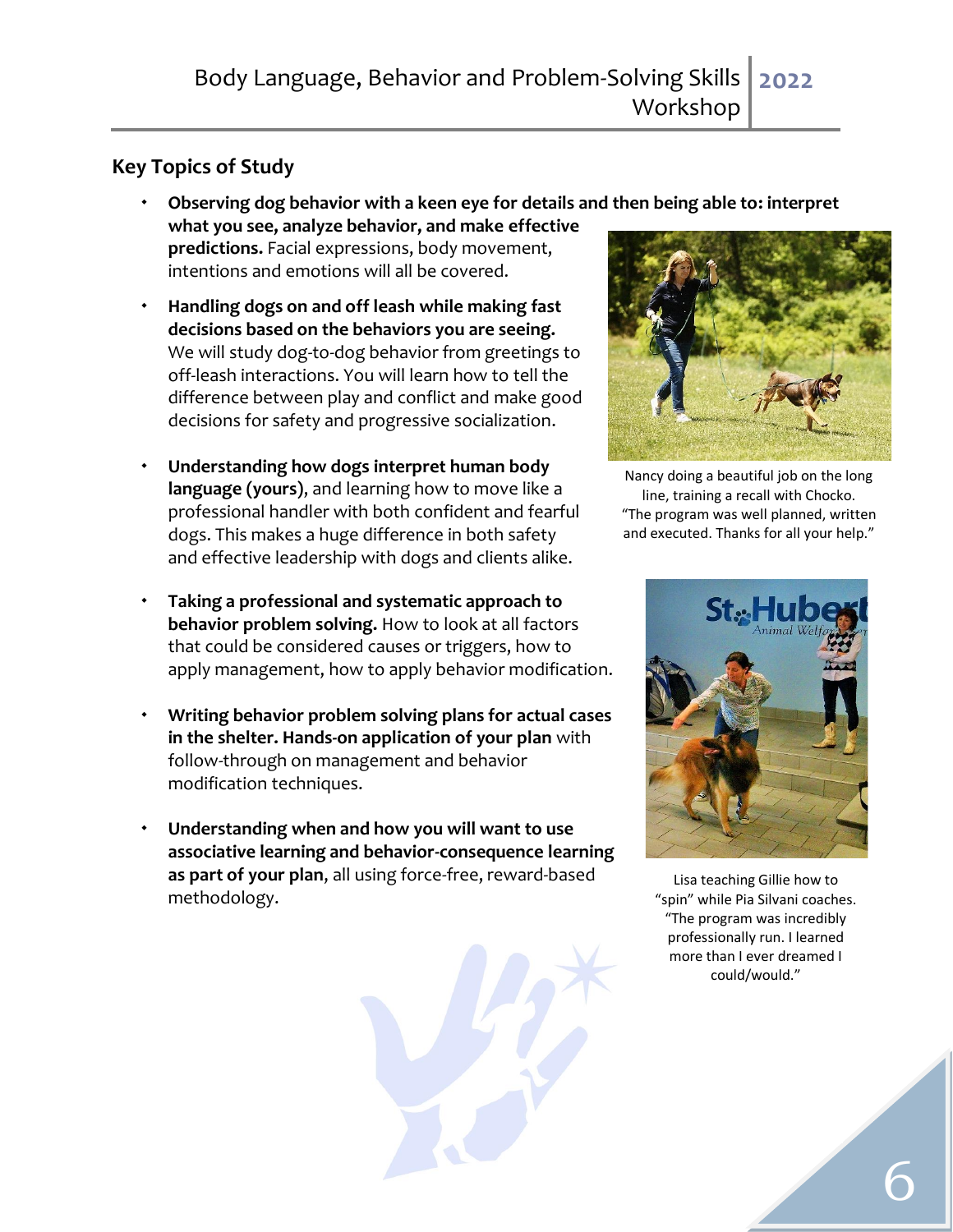#### **Expert Coaching**

We'd like to welcome you to the world's most fascinating classroom, where lead instructors like [David Muriello,](http://catchdogtrainers.com/who-we-are/school-director/) CPDT-KA, CCDT (CATCH Founder and seven-year Director of Training for the biggest dog care business in New York City) and [Ferdie Yau,](http://www.sitsnwiggles.com/meetthetrainer/) CPDT-KA (wildlife biologist and animal trainer who has trained polar bears, sea lions, and primates in addition to dogs) and Bobbie Bhambree, CPDT-KA (dog trainer and behavior expert with experience ranging from field deployments for the ASPCA Anti-Cruelty Behavior Team to competing in professional agility)…will guide you through a week of intense skill-building and knowledge discovery. Upon completion of this workshop, you will earn a certificate and be ready to make an impact on the dog world with an impressive skill set to put behind your passion.

#### <span id="page-6-0"></span>**Dates and Details**

 **Who**: Each session is limited to 12 students, making this an intimate and personalized learning experience. Dog lovers, aspiring trainers, and established professionals from all over the world are welcome.



Chrislyn collaborating with David Muriello on a training plan for Gunner. He is excited to start working! "Thank you so much for having me in your class and allowing me to work with such amazing animals. I'd do it all over again if I could." - Chrislyn R., Graduate

- **What**: Modern, science-based, force-free training and behavior study with positive reinforcement techniques that are used to quickly build reliable behaviors from basic to advanced obedience.
- **Where:** On-site at the brand new St. Hubert's Animal Welfare Center in Madison, New Jersey (45 minutes from New York City). Ask us about the many accommodations and housing opportunities.
- **When**: Mon Fri, 9am 5pm
	- o For the most updated information on available dates, check the "Dog Trainer Workshops" page on our website or contact us via phone/email as shown below.
- **Looking to start right away?** [Ask us](http://catchdogtrainers.com/our-program/quick-application/) about specially priced packages to start a program in your hometown *before* your on-campus experience begins.
- **CEUs**: If you are seeking to earn continuing education units for certified trainers with CPDT-KA or KSA, contact Student Support so we can arrange that for you.

<span id="page-6-1"></span>**Contact our friendly Student Support Team to ask us questions or receive an application: Call 877.752.2824** (877.75.CATCH) **Email**: [studentsupport@CATCHdogtrainers.com](mailto:studentsupport@CATCHdogtrainers.com)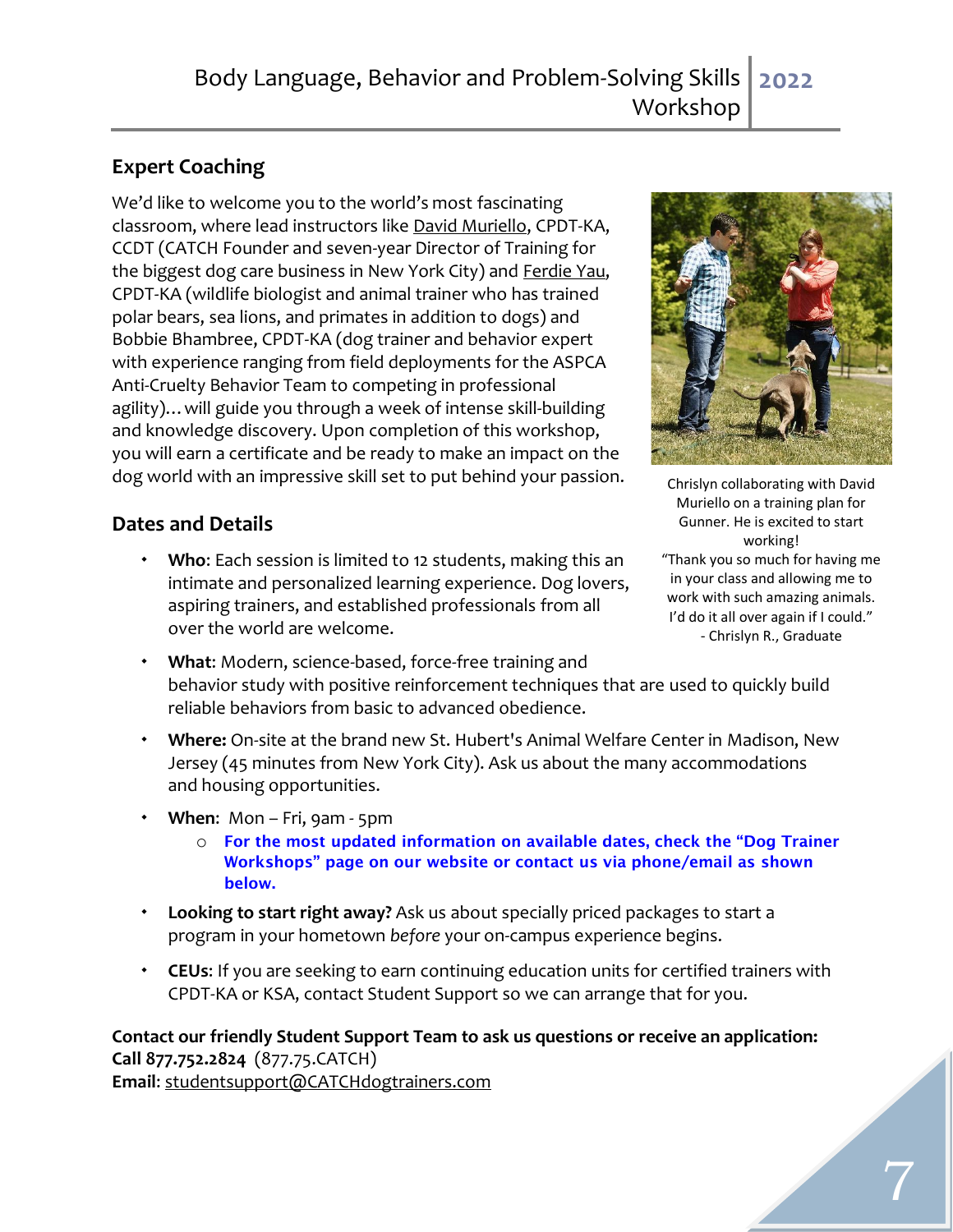#### **Tuition**

- Enrollment is currently limited to 12 students.
- \$1,990 includes all course materials and equipment needed. We will provide the dogs, study guide, training tools, demonstrations, and coaching. Just bring your passion to learn!
- CATCH will also provide plenty of power snacks all day
- Payment plans are available during the pre-enrollment period. Ask us for details.
- Housing: Ask us about the many accommodations and housing opportunities.

#### <span id="page-7-0"></span>**Self-Paced Courses in Your Own Town**

**In addition to the hands-0n workshops, CATCH offers the Master Class and other self-paced courses that can be completed in your own town, on your own schedule.** You can graduate from these courses with a Certified Dog Trainer title or a certificate from our Basics Pro or Core Skills programs. All programs can be combined with the Dog Trainer Workshops described in this catalog for a fantastic in-depth learning experience.

#### <span id="page-7-1"></span>**Contact**

**We are looking forward to hearing your goals and helping you choose which course is best for you.** Our Student Support Team is here to answer all your questions.

*Call to ask us about course details, payment plans and the Ready to Roll Discount.*

**Call 877.752.2824** (877.75.CATCH) **Email**: [studentsupport@CATCHdogtrainers.com](mailto:studentsupport@CATCHdogtrainers.com)

#### <span id="page-7-2"></span>**Enrollment Requirements**

All enrolled students must be over 18 years. Instruction for the program will be provided in English therefore all enrolled students must have a sound working knowledge of written and spoken English. All enrolled students must possess a high school diploma, GED, high school equivalency or pass the Ability to Benefit Test. All enrolled students must be physically competent to perform dog training activities as outlined below. CATCH respects and



Like all CATCH courses, the 1 week on-campus program is designed to be an intensive, but supportive and fun learning experience that's easy for everyone to love – the students, the instructors, and the dogs.

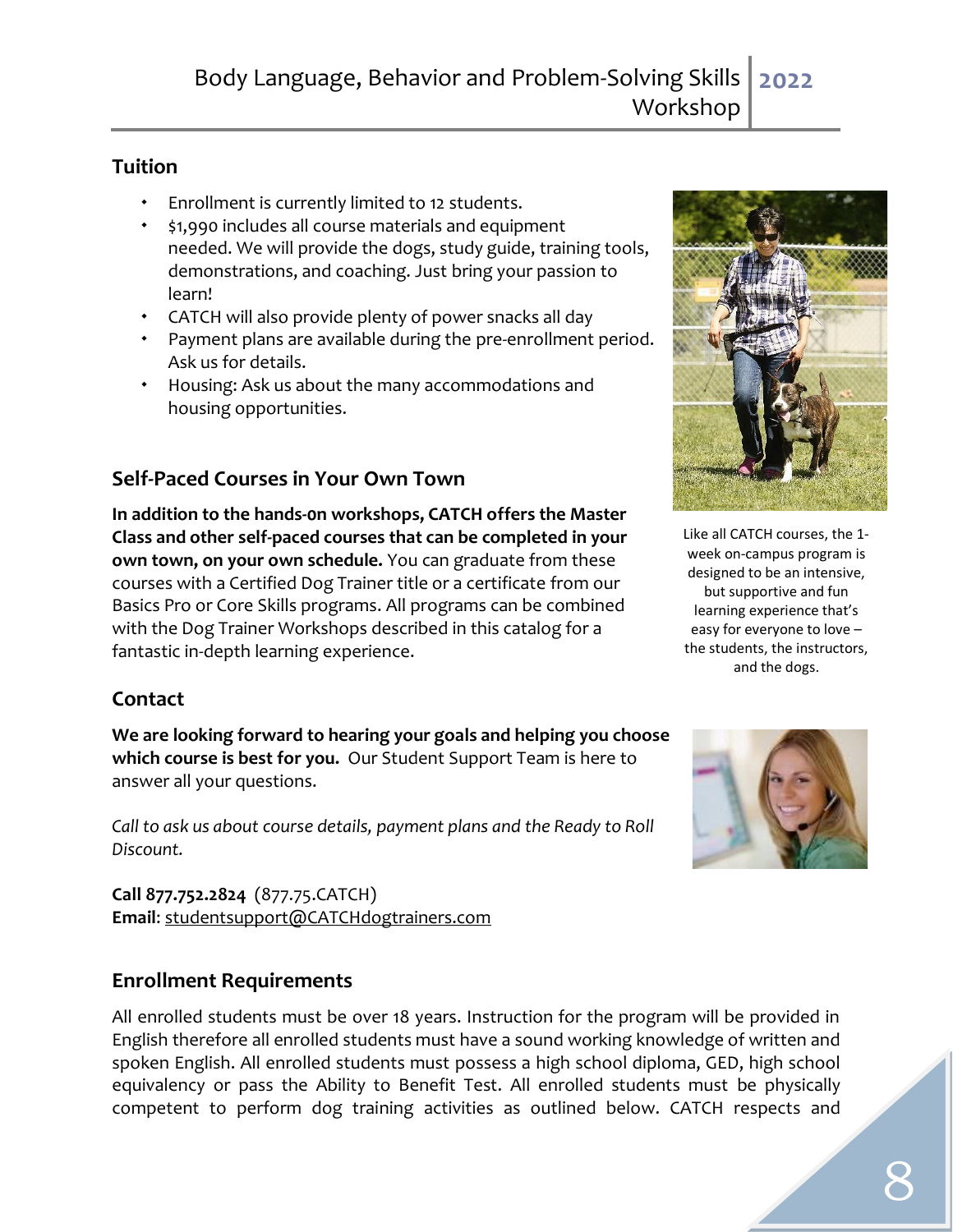welcomes students with prior education in dog training and behavior, but does not require this prior to enrollment.

#### <span id="page-8-0"></span>**Physical Requirements**

#### **Use of Hands**

- Student must be able to:
	- o Grasp and hold a leash, demonstrating the ability to control small, medium, and large dogs.
	- o Use both hands for repetitive action such as tightly gripping and guiding a leash.
- Fine motor skills in both hands are required for repetitive actions such as attaching and detaching collars and leashes, as well as delivering food rewards to the dogs during training.
- \* Students must have good hand-eye coordination.

#### **Use of Legs and Feet**

- Standing and walking are frequent activities every day throughout the workshop.
- Student must be able to:
	- o Walk at a brisk pace during certain training exercises and when leading dogs to and from training areas.
	- o Move feet forwards and backwards during training exercises.
	- o Change direction abruptly during certain training and handling exercises.
	- o Maintain balance while working dogs and simultaneously watching the dog's behavioral responses.

#### **Balance and Range of Motion**

- Student must have:
	- o Good range of motion in joints; particularly in the back, wrists, elbows, and knees.
	- o Ability to balance when interacting with dogs; for example, to be able to stay on their feet while a strong dog may be pulling on leash, or when a dog jumps up on them.
	- o Ability to bend, kneel, or sit on the floor, and return to standing from any of those positions.
- Student must be comfortable and competent in physically restraining small, medium, and large dogs.

#### **Visual Requirements and Hearing Requirements**

- Glasses and/or contacts are permitted.
- Student must be able to:
	- o Visually observe people and dogs up to 100 feet away.
	- o See the body language of the dog in front of him/her.
	- o Hear and recognize dog vocalizations both soft and loud.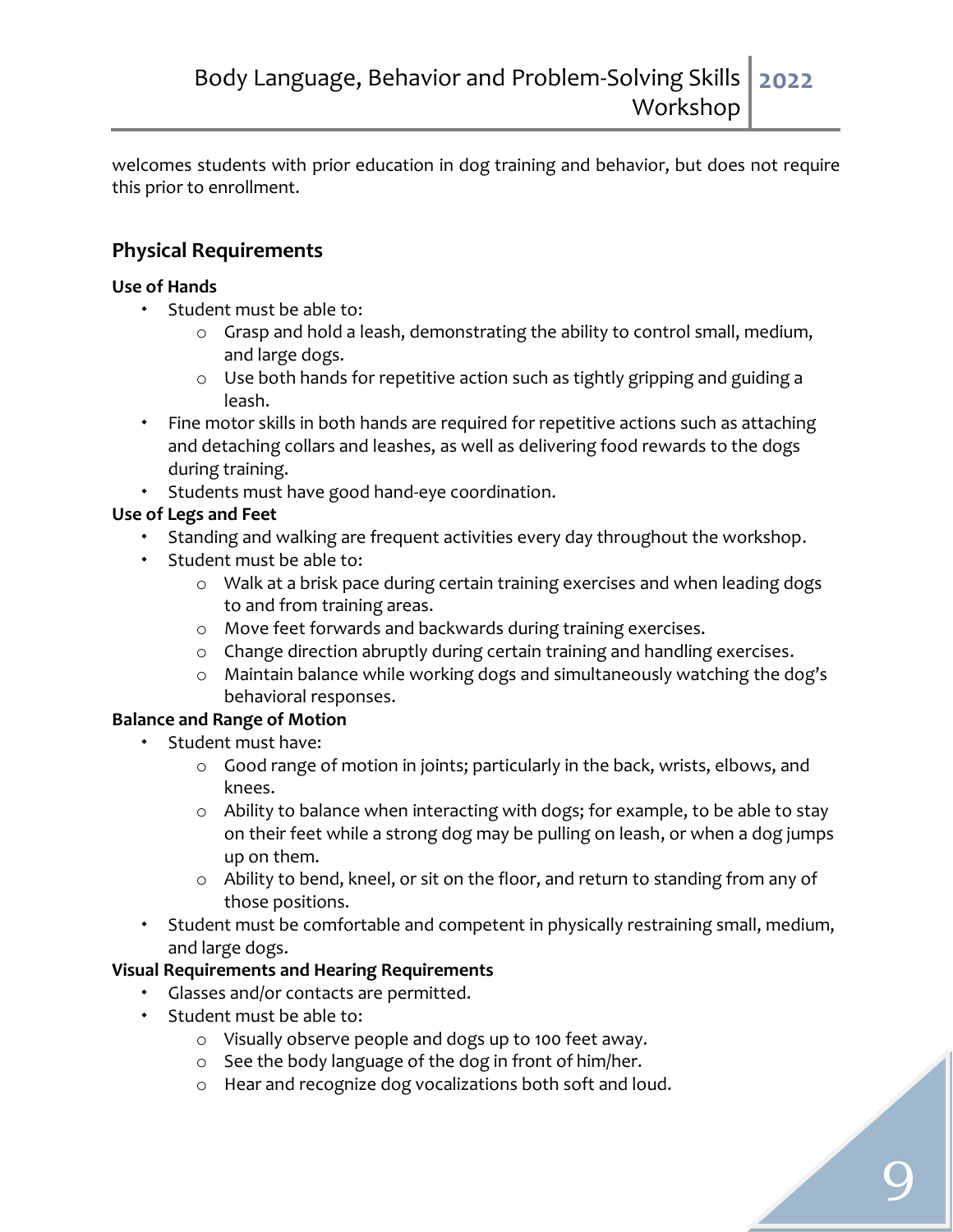o Hear normal speech within regular speaking range as well as loud speech from up to 100 feet away and in environments such as an outdoor training space or busy indoor classroom.

#### **Learning Environments**

- Students may be required to walk on uneven surfaces such as grassy play areas for dogs, hillsides, curbs or stairs.
- Training may at times take place outdoors in chilly or wet weather.
- Students may be asked to cross parking lots or streets thus the utmost care must be taken with yourself and animals.
- Noise: canine vocalizations and barking are common in shelters and training classes.
- Odors: animal odors are common in shelters.
- Exposure to the following in shelters and training rings:
	- o Cleaning agents and disinfectants commonly used for animal care and training
	- o Dogs may defecate or urinate during walks, training, or other.
	- o Animal dander and hair

#### <span id="page-9-0"></span>**Hands-On Practice**

<span id="page-9-1"></span>Experience has shown us that students make tremendous progress from their first day to the last. This in large part due to the extensive coaching that all students receive throughout the workshop. You can expect to get real-time feedback on your ideas and your hands-on skills during all the following exercises and more:

- Handling dogs for on-leash greetings and in off-leash play groups
- Field studies for observing and interpreting body language (we will also analyze videos of what we observed live to study what we may have missed in real time)
- Behavior problem-solving sessions: developing management and training plans on your own and during group discussions
- Training sessions: putting solutions into action by teaching the dogs new behaviors and new responses to problem-behavior triggers

#### <span id="page-9-2"></span>**Course Materials and Equipment**

#### **All enrolled students will receive the following items which are yours to keep:**

- CATCH Workshop Study Guide with detailed text and photos for the topics we will study
- Access to the CATCH Student Center online with training demo videos available to watch before and during the course
- Treat pouch and clicker (Clickers will not be our main focus, but we will teach you how to use them effectively as well as the pros and cons of this tool.)
- CATCH Professional Trainer's Polo Shirt